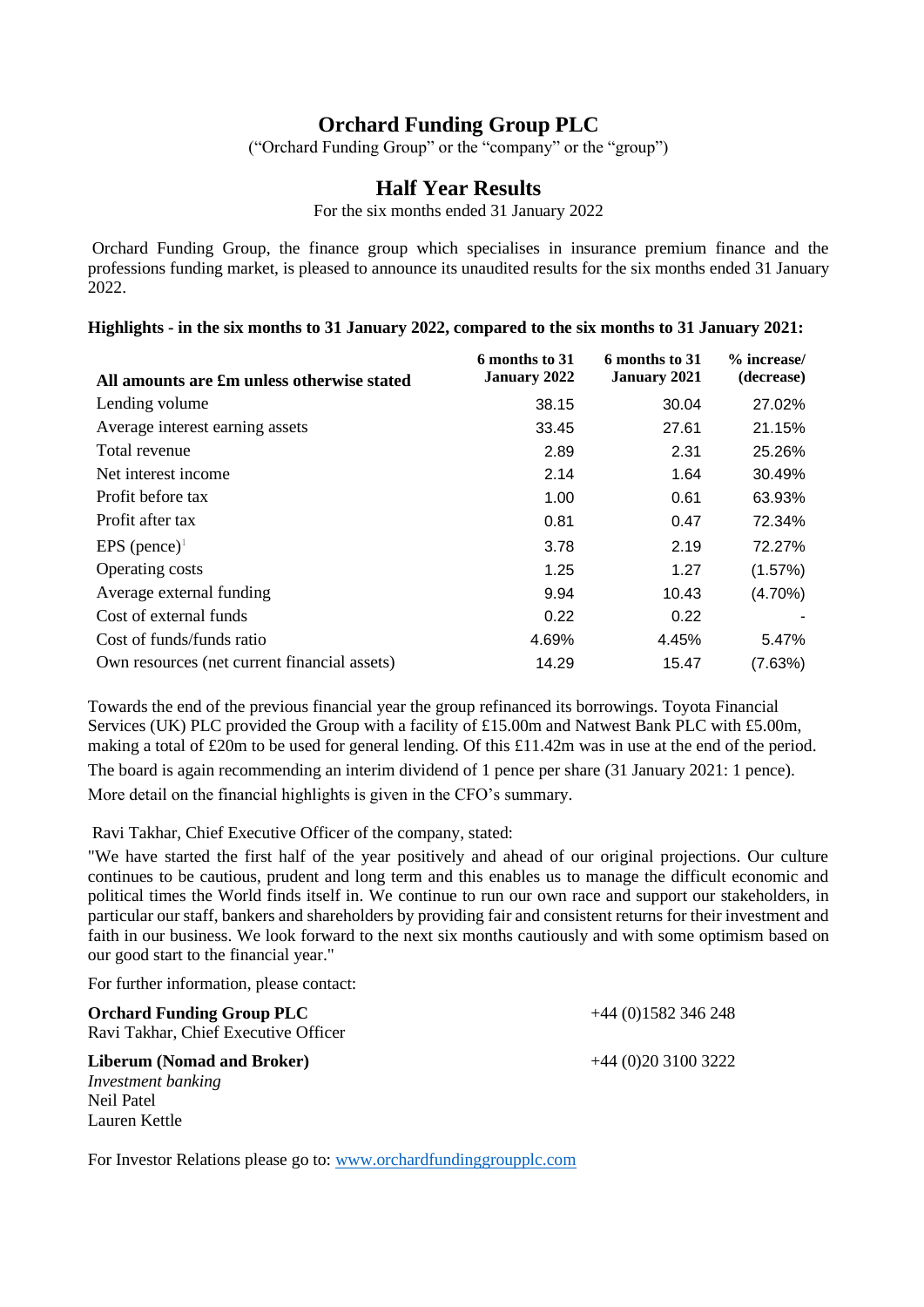# **Chairman's statement**

As Covid restrictions have eased and the general business environment has improved we have seen an increase in demand for our lending products, particularly in our core insurance business. The geopolitical situation, increasing energy prices and inflationary pressures still represent headwinds for our business, however we are cautiously optimistic regarding future business performance.

I am pleased to report improvements in all the key business metrics with lending volume up 27%, total revenue up 25% and PBT up 64% on the equivalent period last year. More financial detail is provided in the CFO summary.

We have a strong capital position and surplus liquidity, and we remain in a strong position to take advantage of opportunities. We continue to develop our business organically whilst piloting entry into new lending markets.

Steven Hicks Chairman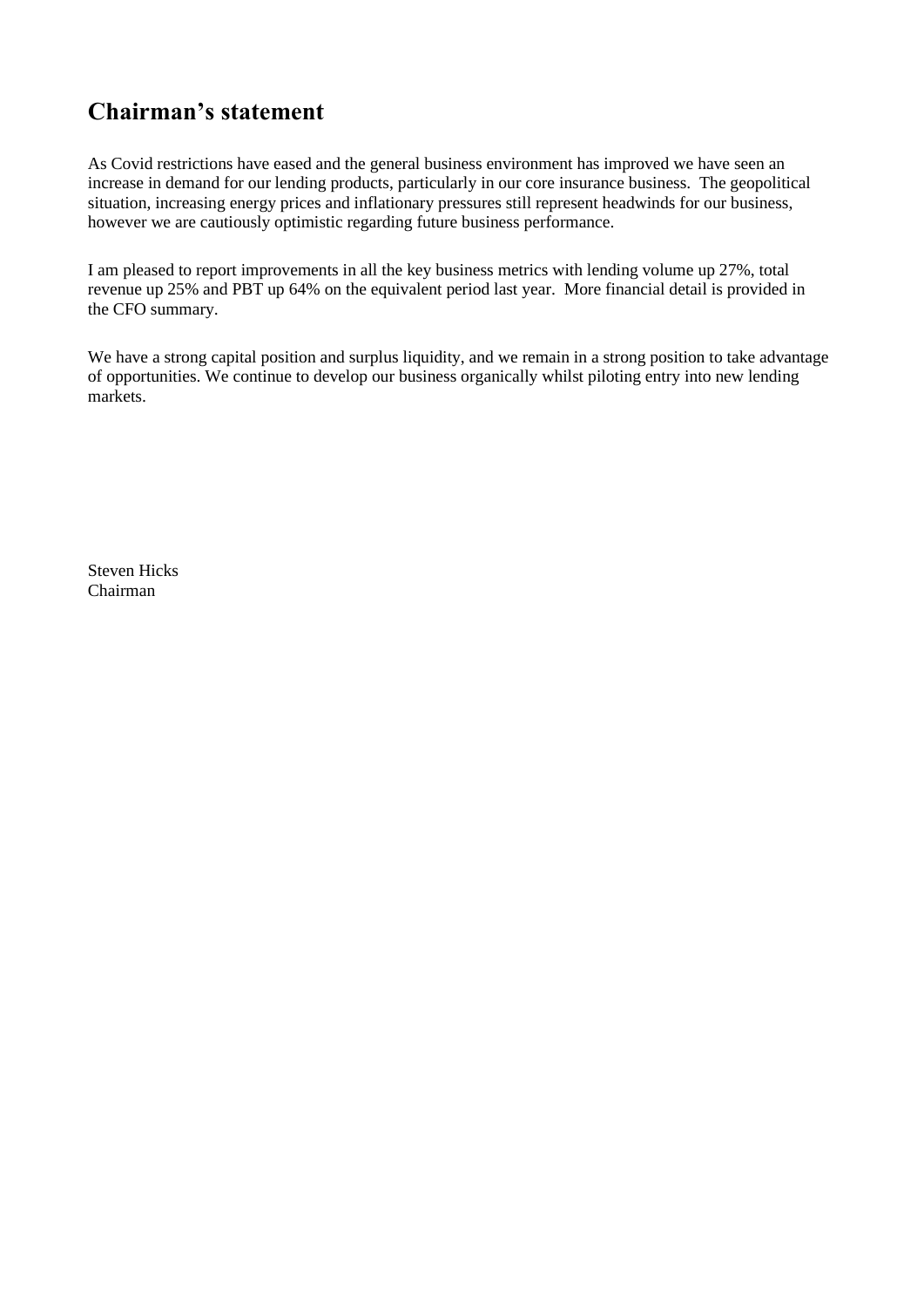# **Chief Financial Officer's summary**

This time last year I reported on unprecedented economic conditions which had existed through the six month period to 31 January 2021, concerning uncertainty surrounding the financial impact that might have arisen from the COVID-19 pandemic.

We are, again, in unprecedented economic conditions regarding the situation in Ukraine. So far, and it is still early on, markets have been bearing up reasonably well.

It does look credible and reasonable to hope that the conflict will remain contained in Ukraine and although Russia will feel the full force of global sanctions, there will no doubt be an economic impact elsewhere. There is already higher inflation than we have seen in the last 20 years in the UK and there are likely to be some extra inflationary effects in respect of this conflict. We have also seen higher interest rates since last year.

Our own results in the six months to 31 January 2022 reflect the easing of COVID-19 restrictions and performance has been much better than in the equivalent six months of the previous year. Lending volume, average loan book, turnover and PBT were all up on the equivalent period in 2021 (by 27.02%, 21.15%, 25.26% and 63.93% respectively).

Our lending in most of the markets in which we operate has grown substantially this period, on average at 27.02%. However, funding for professional fees, school fees and working capital have all fallen. As reported in the full year report to 31 July 2021, demand for professional fee funding was slowing and this has continued (down 3.96% on the equivalent period in 2021).

Our lending in the direct insurance market has risen to the point that it has now overtaken lending to broker premium funding companies. Growth here has been significant (59.99% over the six months to 31 January 2022).

Our operational cost base is already lean and we have continued to keep this so. Further information on costs is given later on.

Last year, as a result of COVID-19, our employees began working from home. This worked so well and was so popular among our staff that we have continued to operate in this manner. As always, the safety and wellbeing of our team, including their mental health, is of the utmost importance to us. We are still in regular contact with our staff and ensure that if anyone is feeling any sort of pressure from home-working, they report it to us. Should this happen we would endeavour to assist them with advice and other support. Our systems have proved robust enough to be able to manage this home-working in a seamless manner.

Throughout the period of the pandemic we allowed payment holidays and waived charges for late payment where applicable.

Charges for late payment have now been re-introduced.

We are in a strong financial position. At 31 January 2022 we had net current financial assets of £14.29m (31January 2021 £15.47m) and £8.58m of unused borrowing facility (31 January 2021 £9.14m). Together, these show a strong capital, funding and liquidity position. The main reason that we have a lower net current financial position is that there are more financial assets the repayment terms of which exceed one year.

Impairment reviews are carried out at each reporting period on all financial assets. The method employed is shown in the audited accounts to 31 July 2021 and is based on expected credit losses (ECLs). Until the last financial year all our lending was within one year. Last year we had loans to customers outstanding at the balance sheet date which were due after more than one year. This is therefore the first reporting period that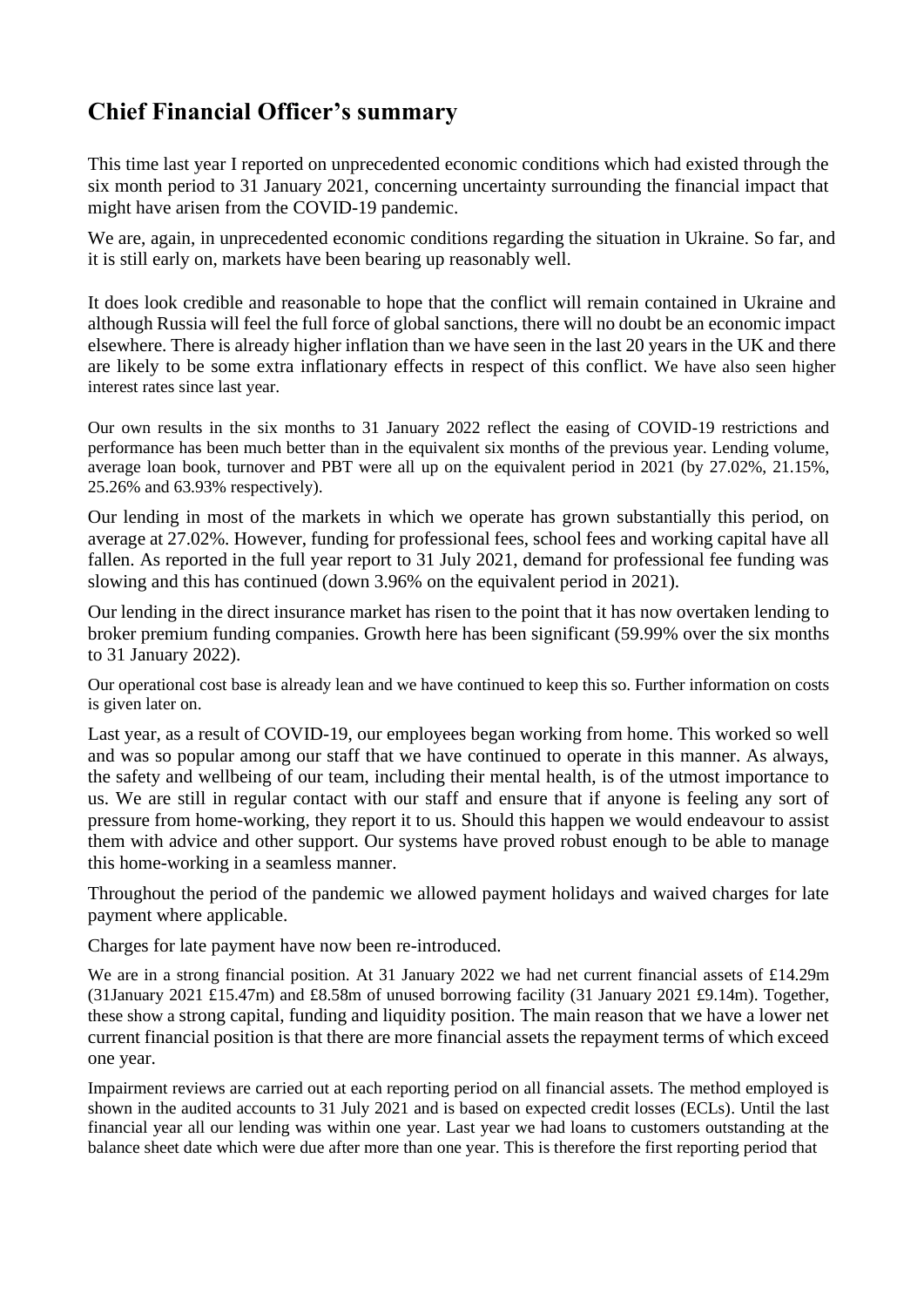we have had to review these debts to establish whether they have moved from one ECL stage to another. There have been no changes. At 31 January 2022 the provision was £493k (31 January 2021 £444k).

Our principal risks, as shown in the full year financial statements to 31 July 2021, are credit risk, liquidity risk, interest rate risk, IT disruption risk and conduct risk. A full explanation of each of them together with their impact and mitigation are detailed in those financial statements.

Interest rate risk may very well increase during the next six months as a result of the invasion of Ukraine. We have already seen energy prices rise significantly and interest rates rose at the end of 2021 from 0.10% to 0.25%. There were other increases in February and March 2022 taking rates to 0.75%. There may be more to come. As already stated, most of Orchard's lending is short term (one year or less) so we can react fairly quickly to rate changes. We do not believe that credit risk is an issue. The type of products that we finance are mostly necessary purchases (e.g. insurances). Based on our past experience when there were other significant, detrimental impacts on the economy (e.g. the credit crisis from 2008 and the recent pandemic) actual losses have been exceptionally low.

During the six month period to 31 January 2022, we acquired two companies – Cherry Orchard Funding Limited ("COF") and Orchard Bond Finance plc ("OBF").

In the annual financial statements to 31 July 2021, we indicated in the section on future developments that the board had agreed to a pilot test of bridging finance. This was what COF was acquired to do. In addition, we signalled that we were continuing to look at alternative sources of finance to protect our liquidity. OBF is the vehicle through which a retail bond issue was made. On 1 March 2022, this company issued £7.80m of £100 bonds at a rate of 6.25%. Details are shown on the company's website at "https://www.orchardfundinggroupplc.com/orchardnews".

#### **Key Performance Indicators (KPIs)**

Our KPIs are set so that fluctuations outside a certain tolerance would trigger an examination of our operations to establish why they have occurred and, if necessary, take any remedial action deemed necessary. This halfyear our KPIs have exceeded expectations.

Our KPIs are based on lending, the cost of lending and, to some extent, operating costs. We try to ensure that risk is mitigated when lending but, unfortunately, no lending is risk free.

All our lending is managed on a similar basis, carry similar risks and rewards and need to comply with similar regulations. They are therefore combined for reporting purposes.

The table below gives a breakdown of group KPIs. There is also a table showing those items not considered KPIs but which give a better understanding of the figures.

Return on average equity is based on PAT divided by the average of equity at the end of the previous reporting period and that of the current period. We believe that this measure is seen as more useful than simply looking at equity at the end of the period.

Average external funding is based on the amount borrowed for the exact number of days for which the advance was made.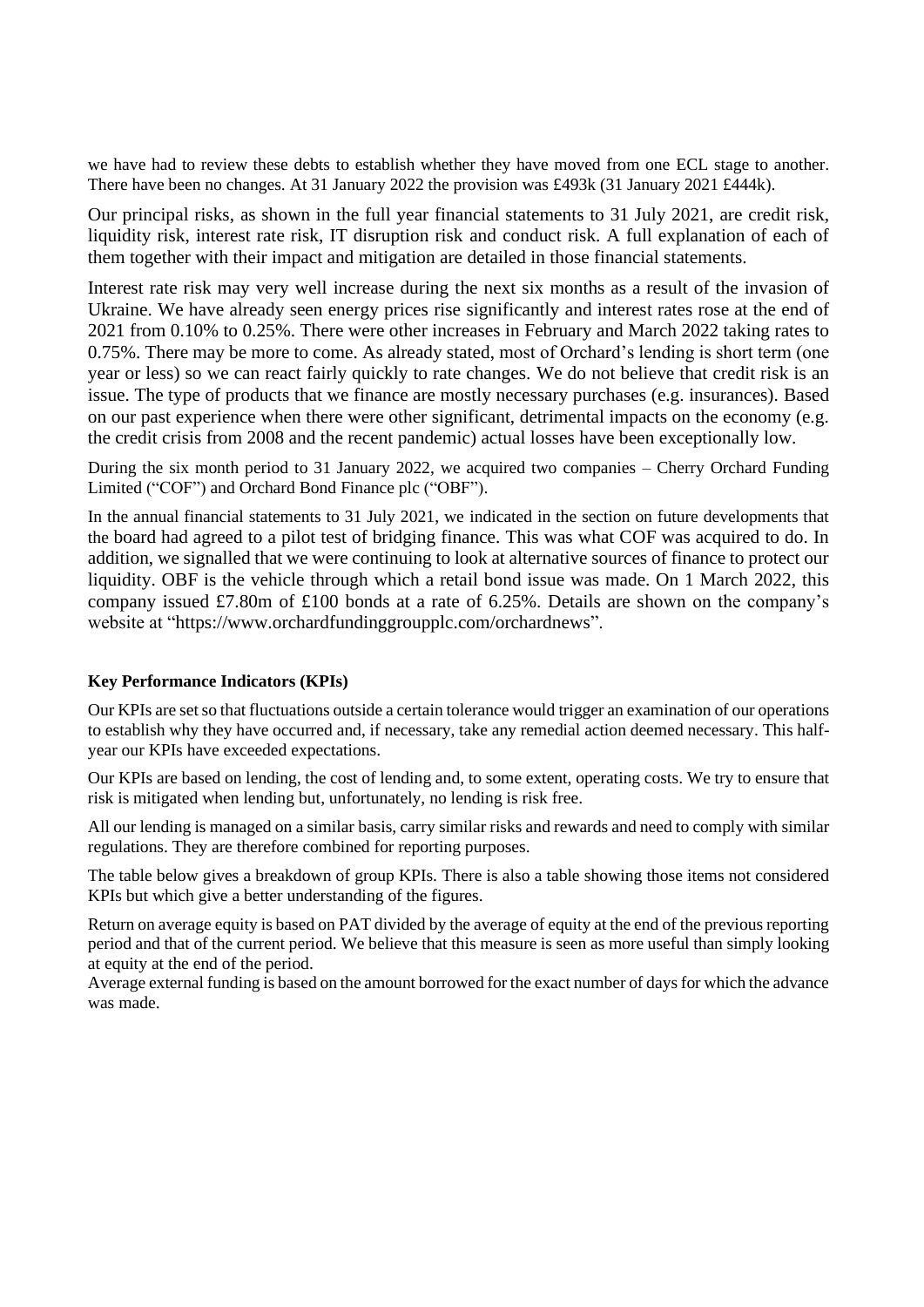#### **Key performance indicators**

| All amounts are £m unless otherwise stated   | 6 months to 31<br><b>January 2022</b> | 6 months to 31<br><b>January 2021</b> | Year to 31<br><b>July 2021</b> |
|----------------------------------------------|---------------------------------------|---------------------------------------|--------------------------------|
| Lending volume                               | 38.15                                 | 30.04                                 | 61.02                          |
| Average interest earning assets <sup>1</sup> | 33.45                                 | 27.61                                 | 28.59                          |
| Total revenue                                | 2.89                                  | 2.31                                  | 4.60                           |
| Average external funding                     | 9.94                                  | 10.43                                 | 9.28                           |
| Cost of external funds                       | 0.22                                  | 0.22                                  | 0.56                           |
| Cost of funds/funds ratio                    | 4.69%                                 | 4.45%                                 | 6.03%                          |
| Own resources (net current financial assets) | 14.29                                 | 15.47                                 | 14.15                          |
| <b>Operating costs</b>                       | 1.25                                  | 1.27                                  | 2.52                           |
| Return on average equity                     | 9.94%                                 | 5.97%                                 | 5.35%                          |

#### **Financial summary – other performance indicators**

| All amounts are £m unless otherwise stated | 6 months to 31<br><b>January 2022</b> | 6 months to 31<br><b>January 2021</b> | Year to 31<br><b>July 2021</b> |
|--------------------------------------------|---------------------------------------|---------------------------------------|--------------------------------|
| Net interest income                        | 2.14                                  | 1.64                                  | 3.22                           |
| Net interest margin $(\%)$                 | 12.80%                                | 11.88%                                | 9.30%                          |
| Profit before tax                          | 1.00                                  | 0.61                                  | 1.05                           |
| Profit after tax                           | 0.81                                  | 0.47                                  | 0.84                           |
| EPS (pence) <sup>2</sup>                   | 3.78                                  | 2.19                                  | 3.91                           |
| DPS (pence)                                | 2.00                                  | 2.00                                  | 3.00                           |
| Return on capital employed                 | 7.16%                                 | 5.86%                                 | 4.33%                          |

1. Average interest earning assets consist of the average of the opening and closing loan book after taking account of the impairment provision.

2. There are no factors which would dilute earnings therefore fully diluted earnings per share are identical.

Although lending volume, average interest earning assets and total revenue are all up by between 20% and 30%, PBT, PAT and EPS are substantially higher. The increases in these areas were to be expected although the upturn in PBT has been a mix of increased income and reduced operating costs.

Staff costs last year reflected costs associated with obtaining the banking licence. With the withdrawal of the licence application, we were able to reduce our costs in this area and we have seen an 11.27% reduction over the equivalent period in the previous year. We have also seen an increase in professional fees in developing the bridging market but, overall, our operating costs have reduced by 1.57%. We operate in regulated markets and there is a certain level of cost base that we have to maintain. As always, however, the situation will be kept under review.

The board is pleased to maintain the dividend at the same rates as this time last year. Therefore it is declaring an interim dividend of 1 pence per share to be paid on 24 June 2022 to shareholders on the register at 10 June 2022, with an associated ex-dividend date of 9 June 2022.

In summary, the next six months will be challenging as a result of international issues, but the board feels that no further provisions or estimates (based on our forecasts) are needed.

Liam McShane Chief Financial Officer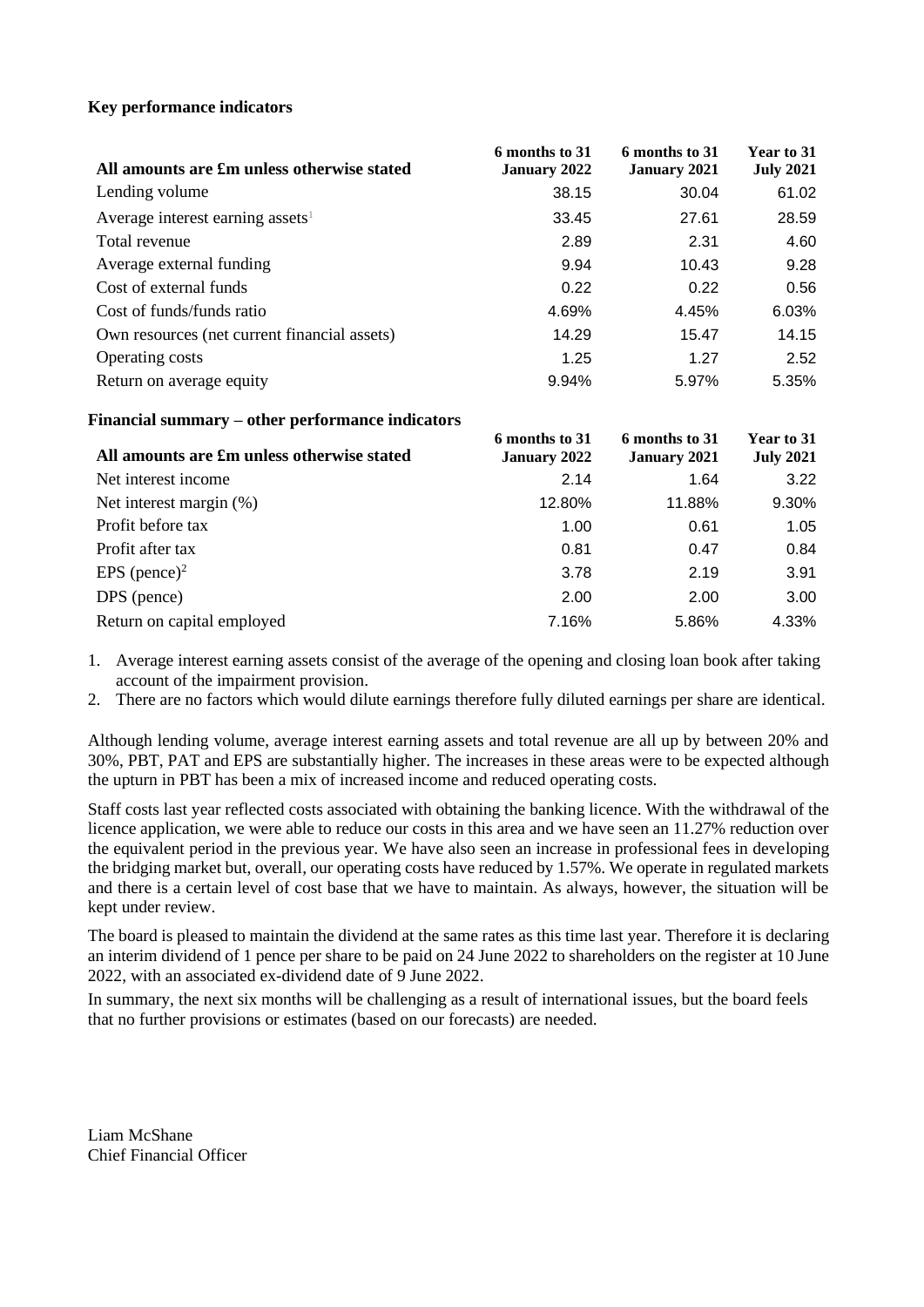# **Consolidated statement of comprehensive income**

|                                                                                                                                   |                | <b>6 Months to</b><br>31 January<br>2022 | <b>6 Months to</b><br>31 January<br>2021 | Year to<br>31 July 2021 |
|-----------------------------------------------------------------------------------------------------------------------------------|----------------|------------------------------------------|------------------------------------------|-------------------------|
|                                                                                                                                   | <b>Notes</b>   | £000                                     | £000                                     | £000                    |
| <b>Continuing operations</b>                                                                                                      |                |                                          |                                          |                         |
| Interest receivable and similar income                                                                                            | $\overline{2}$ | 2,355                                    | 1,883                                    | 3,783                   |
| Interest payable and similar charges                                                                                              |                | (219)                                    | (243)                                    | (559)                   |
| Net interest income                                                                                                               |                | 2,136                                    | 1,640                                    | 3,224                   |
|                                                                                                                                   |                |                                          |                                          |                         |
| Other trading income                                                                                                              | $\overline{2}$ | 536                                      | 425                                      | 817                     |
| Other direct costs                                                                                                                |                | (343)                                    | (300)                                    | (603)                   |
| Net other income                                                                                                                  |                | 193                                      | 125                                      | 214                     |
|                                                                                                                                   |                |                                          |                                          |                         |
| Net total income                                                                                                                  |                | 2,329                                    | 1,765                                    | 3,438                   |
|                                                                                                                                   |                |                                          |                                          |                         |
| Other operating costs                                                                                                             |                | (1,245)                                  | (1,267)                                  | (2,516)                 |
| Net impairment (losses)/gains on<br>financial assets                                                                              |                |                                          |                                          | 131                     |
|                                                                                                                                   |                | (86)                                     | 109                                      |                         |
| <b>Operating profit</b>                                                                                                           |                | 998                                      | 607                                      | 1,053                   |
| Interest receivable                                                                                                               |                |                                          |                                          |                         |
| Interest payable                                                                                                                  |                | (1)                                      | (2)                                      | (3)                     |
| <b>Profit before tax</b>                                                                                                          |                | 997                                      | 605                                      | 1,050                   |
| Tax                                                                                                                               | $\overline{4}$ | (190)                                    | (134)                                    | (211)                   |
| Profit and total comprehensive income<br>for the period from continuing<br>operations attributable to the owners<br>of the parent |                | 807                                      | 471                                      | 839                     |
|                                                                                                                                   |                |                                          |                                          |                         |
| Earnings per share attributable to the owners of the parent during the period (pence)                                             |                |                                          |                                          |                         |
| Basic and diluted                                                                                                                 | 5              | 3.78                                     | 2.19                                     | 3.91                    |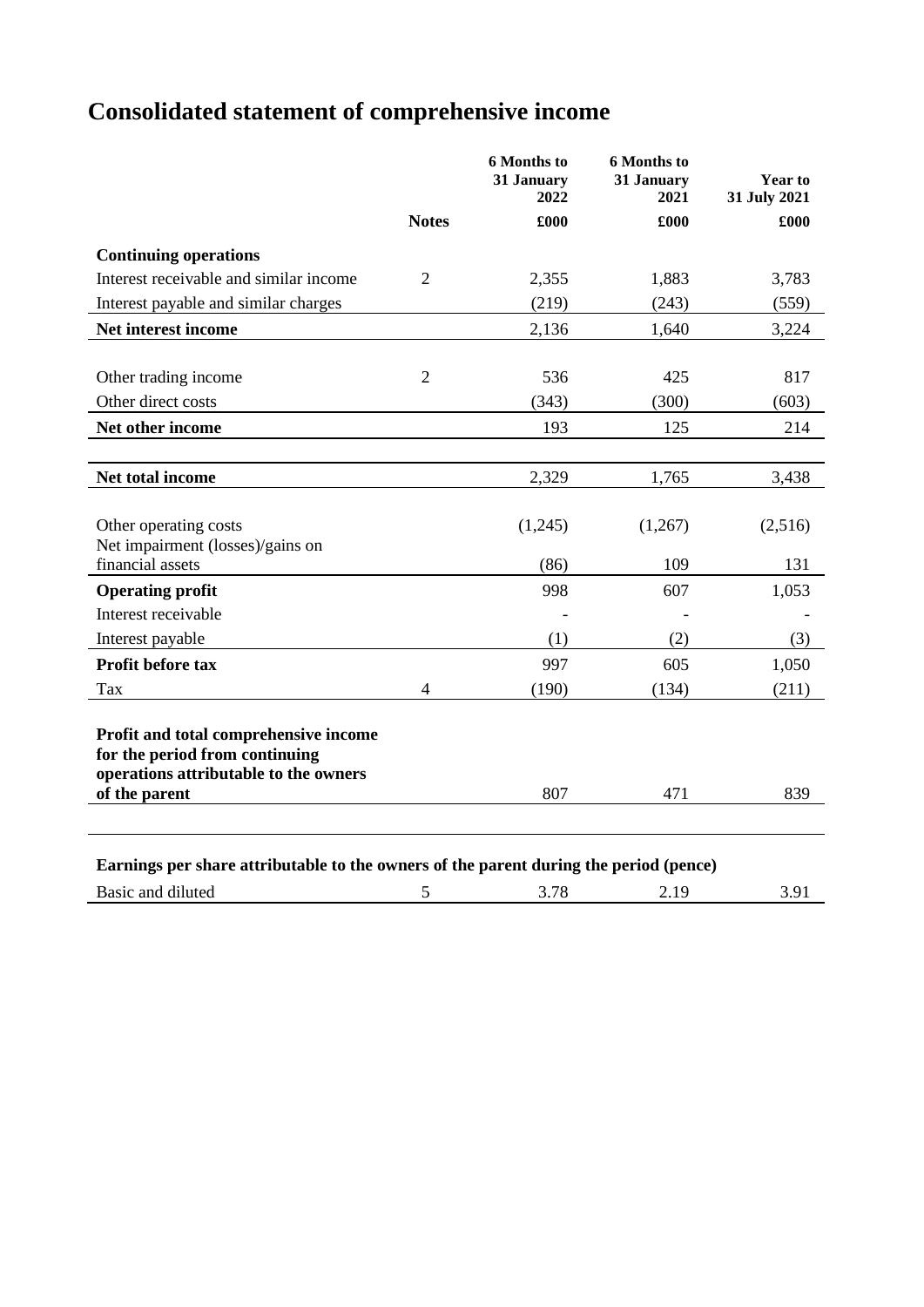|                                     | At 31 January<br>2022 | At 31 January<br>2021 | At 31 July 2021 |
|-------------------------------------|-----------------------|-----------------------|-----------------|
|                                     | £000                  | £000                  | £000            |
| <b>Assets</b>                       |                       |                       |                 |
| <b>Non-current assets</b>           |                       |                       |                 |
| Property, plant and equipment       | 15                    | 30                    | 23              |
| Right of use assets                 | 36                    | 76                    | 56              |
| Intangible assets                   |                       | 11                    | 4               |
| Deferred tax asset                  |                       |                       |                 |
| Investment at fair value through    |                       |                       |                 |
| profit and loss                     | 81                    | 6                     | 81              |
| Loans to customers                  | 3,124                 | 22                    | 2,257           |
| Other receivables                   |                       | 4                     |                 |
|                                     | 3,256                 | 149                   | 2,421           |
| <b>Current assets</b>               |                       |                       |                 |
| Loans to customers                  | 33,896                | 27,898                | 27,616          |
| Other receivables and prepayments   | 268                   | 199                   | 233             |
| Cash and cash equivalents:          |                       |                       |                 |
| Bank balances and cash in hand      | 3,188                 | 4,146                 | 2,170           |
|                                     | 37,352                | 32,243                | 30,019          |
| <b>Total assets</b>                 | 40,608                | 32,392                | 32,440          |
| <b>Liabilities and equity</b>       |                       |                       |                 |
| <b>Current liabilities</b>          |                       |                       |                 |
| Trade and other payables            | 8,893                 | 6,512                 | 4,182           |
| <b>Borrowings</b>                   | 13,822                | 10,112                | 11,439          |
| Tax payable                         | 329                   | 60                    | 138             |
|                                     | 23,044                | 16,684                | 15,759          |
|                                     |                       |                       |                 |
| <b>Non-current liabilities</b>      |                       |                       |                 |
| <b>Borrowings</b>                   | 1,382                 | 58                    | 878             |
| Deferred tax                        | 2                     | 4                     | 3               |
|                                     | 1,384                 | 62                    | 881             |
| <b>Total liabilities</b>            | 24,428                | 16,746                | 16,640          |
| Equity attributable to the owners   |                       |                       |                 |
| of the parent                       |                       |                       |                 |
| Called up share capital             | 214                   | 214                   | 214             |
| Share premium                       | 8,692                 | 8,692                 | 8,692           |
| Merger reserve                      | 891                   | 891                   | 891             |
| Retained earnings                   | 6,383                 | 5,849                 | 6,003           |
| Total equity                        | 16,180                | 15,646                | 15,800          |
|                                     |                       |                       |                 |
| <b>Total equity and liabilities</b> | 40,608                | 32,392                | 32,440          |

# **Consolidated statement of financial position**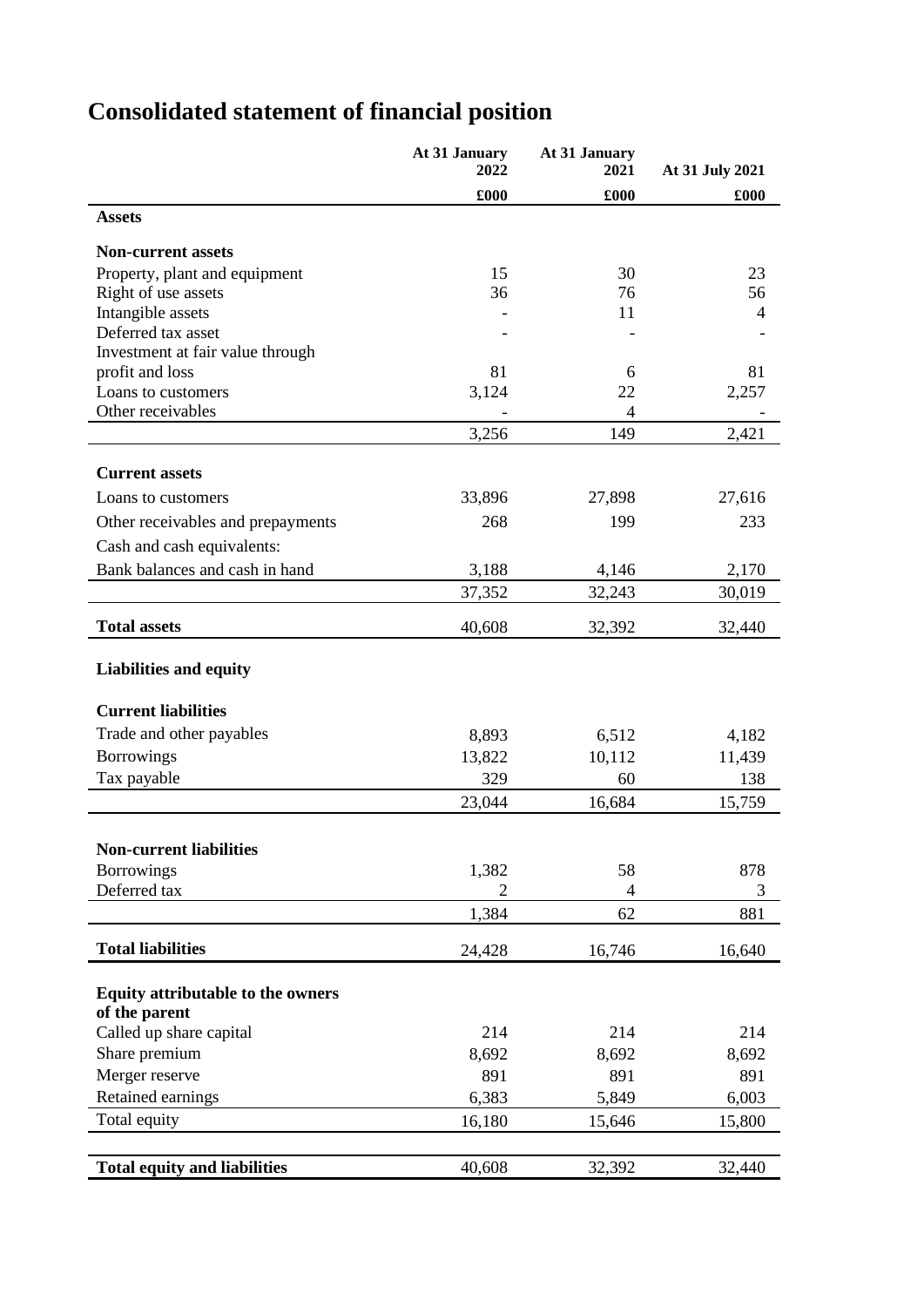## **Consolidated statement of changes in equity**

|                                   | Called up    |                 |              |               |               |
|-----------------------------------|--------------|-----------------|--------------|---------------|---------------|
|                                   | <b>Share</b> | <b>Retained</b> | <b>Share</b> | <b>Merger</b> | <b>Total</b>  |
|                                   | Capital      | earnings        | premium      | reserve       | <b>Equity</b> |
|                                   | £000         | £000            | £000         | £000          | £000          |
| Balance at 1 August 2020          | 214          | 5,805           | 8,692        | 891           | 15,602        |
|                                   |              |                 |              |               |               |
| <b>Changes in equity</b>          |              |                 |              |               |               |
| Profit and total comprehensive    |              |                 |              |               |               |
| income                            |              | 471             |              |               | 471           |
| <b>Transactions with owners:</b>  |              |                 |              |               |               |
| Dividends paid                    |              | (427)           |              |               | (427)         |
| <b>Balance at 31 January 2021</b> | 214          | 5,849           | 8,692        | 891           | 15,646        |
|                                   |              |                 |              |               |               |
|                                   |              |                 |              |               |               |
| <b>Changes in equity</b>          |              |                 |              |               |               |
| Profit and total comprehensive    |              |                 |              |               |               |
| income                            |              | 368             |              |               | 368           |
| <b>Transactions with owners:</b>  |              |                 |              |               |               |
| Dividends paid                    |              | (214)           |              |               | (214)         |
| <b>Balance at 31 July 2021</b>    | 214          | 6,003           | 8,692        | 891           | 15,800        |
|                                   |              |                 |              |               |               |
| <b>Changes in equity</b>          |              |                 |              |               |               |
| Profit and total comprehensive    |              |                 |              |               |               |
| income                            |              | 807             |              |               | 807           |
| <b>Transactions with owners:</b>  |              |                 |              |               |               |
| Dividends paid                    |              | (427)           |              |               | (427)         |
| <b>Balance at 31 January 2022</b> | 214          | 6,383           | 8,692        | 891           | 16,180        |

The merger reserve arose through the formation of the group on 23 June 2015 using the consolidation method which treats the merged companies as if they had been combined throughout the current and comparative accounting periods. The accounting principles for these combinations gave rise to a merger reserve in the consolidated statement of financial position, being the difference between the nominal value of new shares issued by the company for the acquisition of the shares of the subsidiaries and each subsidiary's own share capital.

The share premium account arose on the issue of shares on the IPO on 1 July 2015 at a premium of 95p per share. Costs directly attributable to the issue of shares have been deducted from the account.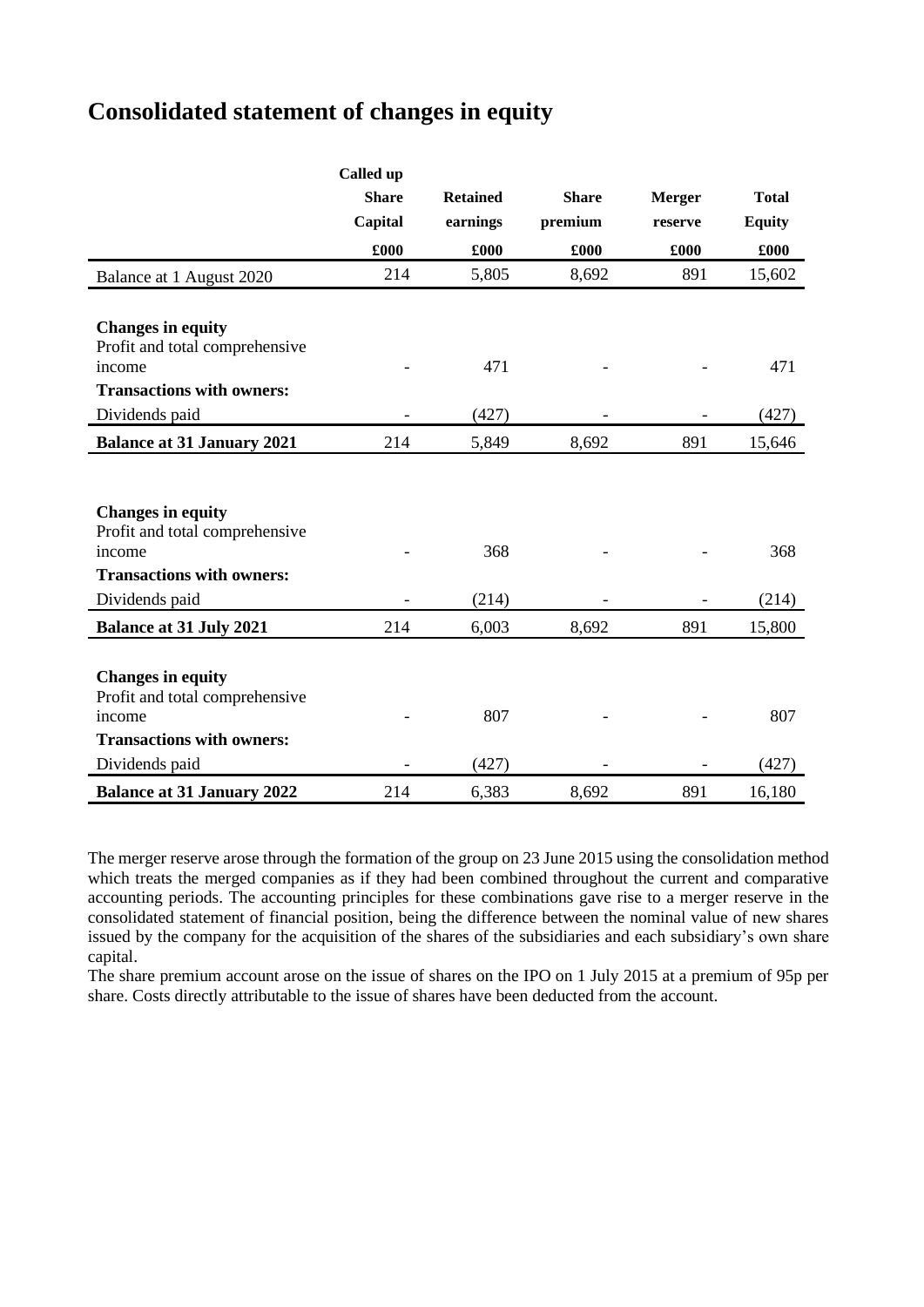# **Consolidated statement of cash flows**

|                                                         | 6 Months to<br>31 January<br>2022 | 6 Months to<br>31 January<br>2021 | Year to<br>31 July<br>2021 |
|---------------------------------------------------------|-----------------------------------|-----------------------------------|----------------------------|
|                                                         | £000                              | £000                              | £000                       |
| <b>Cash flows from operating activities:</b>            |                                   |                                   |                            |
| Operating profit                                        | 998                               | 607                               | 1,053                      |
| Adjustment for depreciation and amortisation            | 32                                | 36                                | 71                         |
|                                                         | 1,030                             | 643                               | 1,124                      |
| Increase in trade and other receivables                 | (7,182)                           | (646)                             | (2,679)                    |
| Increase in trade and other payables                    | 4,711                             | 3,598                             | 1,243                      |
|                                                         | (1, 441)                          | 3,595                             | (312)                      |
| Income tax paid                                         |                                   | (339)                             | (337)                      |
|                                                         |                                   |                                   |                            |
| Net cash (absorbed)/generated by operating              |                                   |                                   |                            |
| activities                                              | (1,441)                           | 3,256                             | (649)                      |
|                                                         |                                   |                                   |                            |
| <b>Cash flows from investing activities</b>             |                                   |                                   |                            |
| Interest received                                       |                                   |                                   |                            |
| Purchases of property, plant and equipment              |                                   | (1)                               | (3)                        |
| Purchase of right of use assets                         |                                   | (75)                              |                            |
| Sales of property, plant and equipment                  |                                   |                                   | (75)                       |
|                                                         |                                   |                                   |                            |
| Net cash absorbed by investing activities               |                                   | (76)                              | (78)                       |
|                                                         |                                   |                                   |                            |
| <b>Cash flows from financing activities</b>             |                                   |                                   |                            |
| Dividends paid                                          | (427)                             | (427)                             | (641)                      |
| Net proceeds from borrowings                            | 2,901                             | 224                               | 12,245                     |
| Borrowings repaid                                       |                                   | (1,116)                           | (10, 977)                  |
| Lease repayments                                        | (15)                              | (15)                              | (30)                       |
|                                                         |                                   |                                   |                            |
| Net cash generated/(absorbed) by financing              |                                   |                                   |                            |
| activities                                              | 2,459                             | (1, 334)                          | 597                        |
|                                                         |                                   |                                   |                            |
| Net increase/(decrease) in cash and cash<br>equivalents | 1,018                             | 1,846                             | (130)                      |
| Cash and cash equivalents at the beginning of the       |                                   |                                   |                            |
| period                                                  | 2,170                             | 2,300                             | 2,300                      |
|                                                         |                                   |                                   |                            |
| Cash and cash equivalents at the end of period          | 3,188                             | 4,146                             | 2,170                      |

Cash and cash equivalents consists of bank balances.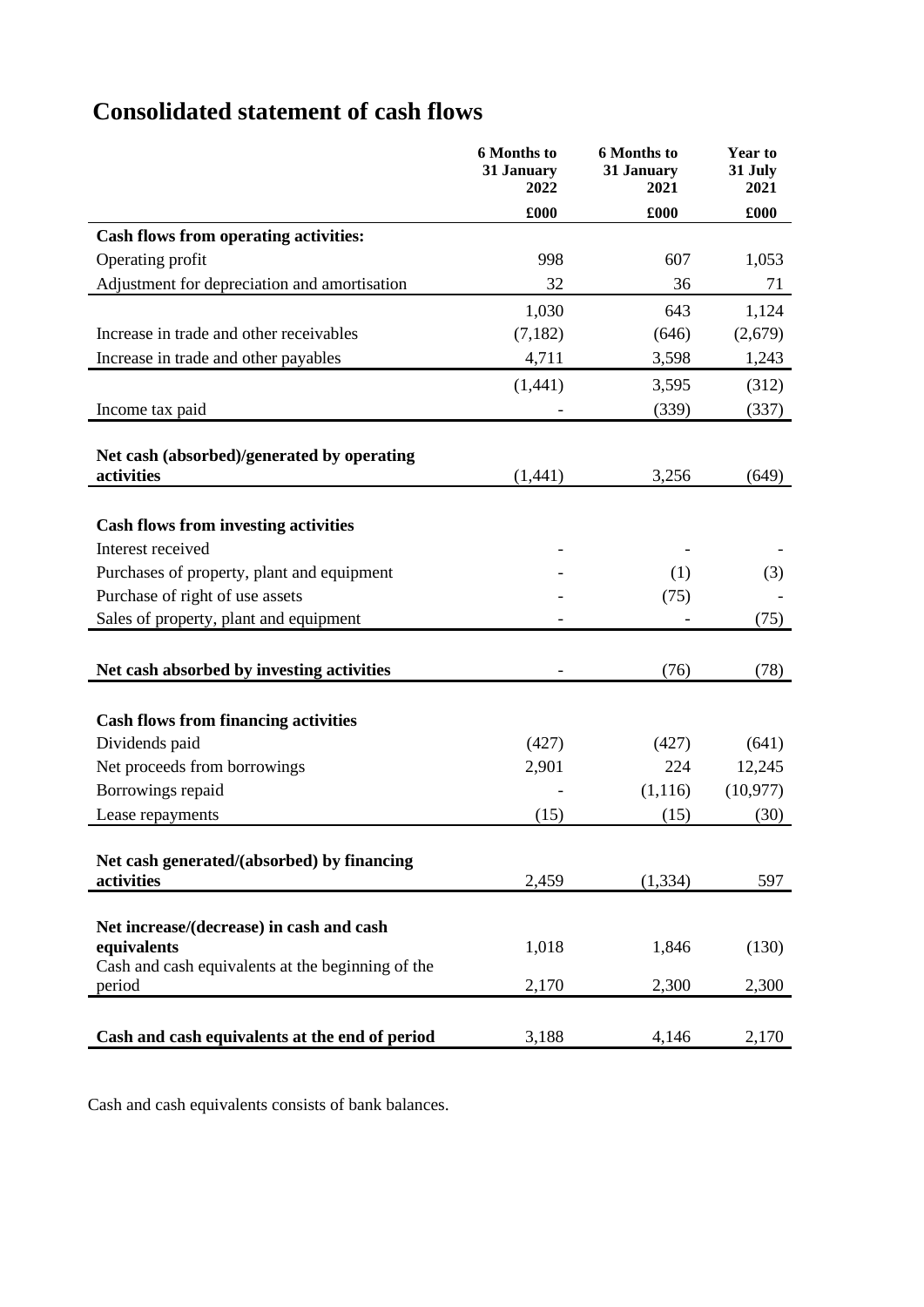# **Notes to the financial statements**

### **1. General information**

Orchard Funding Group PLC ("the company") and its subsidiaries (together "the group") provide funding and funding support systems for insurance premiums, professional and equivalent fees and other leisure activities. The group operates in the United Kingdom.

The company is a public company listed on AIM, a market operated by the London Stock Exchange, incorporated and domiciled in the United Kingdom. The address of its registered office is 721 Capability Green, Luton, Bedfordshire LU1 3LU.

The condensed consolidated interim financial information for the six months ended 31 January 2022 has been prepared in accordance with the presentation, recognition and measurement requirements of applicable International Accounting Standards in conformity with the requirements of the Companies Act 2006 ('IFRS') except that the group has not applied IAS 34, Interim Financial Reporting, which is not mandatory for UK groups listed on AIM, in the preparation of the condensed consolidated interim financial information.

The financial information does not include all of the information required for full annual financial statements and should be read in conjunction with the financial statements of the group for the year ended 31 July 2021 which are prepared in accordance with IFRS.

The accounting policies used in the preparation of condensed consolidated interim financial information for the six months ended 31 January 2022 are in accordance with the presentation, recognition and measurement criteria of IFRS and are consistent with those which are expected to be adopted in the annual statutory financial statements for the year ending 31 July 2022. There are a number of new standards, amendments and interpretations that have been issued but are not effective for these financial statements. They are not expected to impact the financial statements as either they are not relevant to the group's activities or are consistent with accounting policies already followed by the group.

Under the expected credit loss (ECL) model required in IFRS 9, there has a further £86k charged to consolidated income (31 January 2021 recovery of £109k). The main area of assessment is debt arrears as based on past performance this is the best indicator of default. The main reason for the increase is that gross loans to customers (before impairment provisions) have risen from £28.36m at the end of January 2021 to £37.51m at the end of January 2022. In assessing potential provisions, the group has adopted the simplified approach which requires the entity to recognise a loss allowance based on lifetime ECLs at each reporting date, right from origination. Part of this process has been to examine the impact of the situation in Ukraine.

The group's 2021 annual report provides full details of significant judgements and estimates used in the application of the group's accounting policies. There have been no significant changes to these judgements and estimates during the period.

The financial information included in this document is unaudited and does not comprise statutory accounts within the meaning of section 434 of the Companies Act 2006. The comparative figures for the financial year ended 31 July 2021 are the group's statutory accounts for that financial year. Those accounts have been reported on by the company's auditor and delivered to the registrar of companies. The report of the auditor was (i) unqualified, (ii) did not include a reference to matters to which the auditor drew attention by way of emphasis without qualifying their report, and (iii) did not contain a statement under section 498 (2) or (3) of the Companies Act 2006.

### **2. Segmental reporting**

The group's activities are providing funding for insurance premiums, professional fees, school fees, leisure activities and asset financing wholly within the UK.

Our lending meets the criteria for aggregation as the underwriting process, management of the loans, distribution channels, risks and rewards are all similar. The customer base does differ (insurance brokers, professional firms, schools and leisure) but our lending is still subject to strict underwriting processes. Therefore, there is no meaningful information that could be given on a geographical or segmental basis. Revenue by type is shown below.